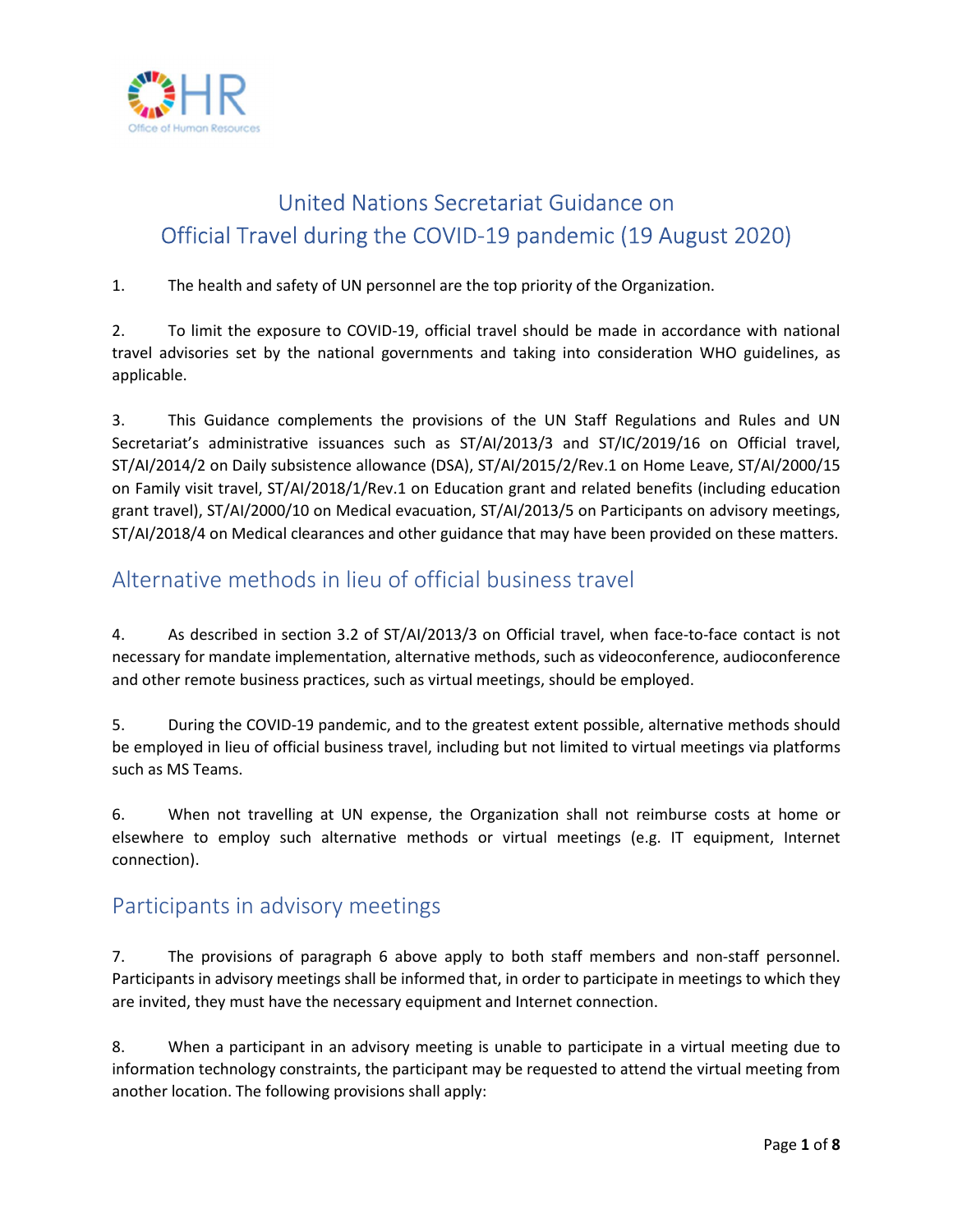

- a. If the place of residence of the participant is within commuting distance<sup>1</sup> from the location used to attend the virtual meeting, no transportation expenses shall be reimbursable;
- b. If the place of residence is beyond commuting distance, a travel request may be approved including the payment of transportation expenses in accordance with ST/AI/2013/3 and ST/IC/2019/16 on Official travel.

9. Participants in advisory meetings who attend virtual meetings where no travel is involved shall not receive DSA.

### Consideration for official business travel during COVID-19

10. Given the circumstances related to COVID-19, when official business travel is absolutely necessary, managers are encouraged to have individual discussions with staff members about their willingness and ability to travel, taking into consideration exigencies of service, personal circumstances and risk factors for the individuals (including their family members). Managers should exercise maximum flexibility, full understanding and care during these discussions.

### Preparation before travel

11. Travelers expecting to travel on official business should ensure that their travel documentation including visa requirements for transit, destination locations and return to the duty station are valid to enable travel in accordance with government travel policies.

12. Travelers should familiarize themselves with national and local travel advisories, WHO and UN Guidelines and travel restrictions (including quarantine requirements) in their departure, arrival destinations and transit points. For example, some governments and local authorities may require recent travelers from particular destinations to show evidence of a recent negative COVID-19 test before boarding or mandate quarantine for a period of time upon arrival at destination.

13. UN personnel are reminded to update their travel profile and obtain the necessary security clearance in the website of the Department of Safety and Security (https://trip.dss.un.org) before any type of official travel. This will ensure that they remain informed of security updates and supported by local security arrangements.

<sup>&</sup>lt;sup>1</sup> The commuting distance at duty stations is established by the local administrative or human resources offices taking into account the local conditions at the duty station. In New York, the reasonable commuting distance is a 50-mile radius from the United Nations Headquarters premises.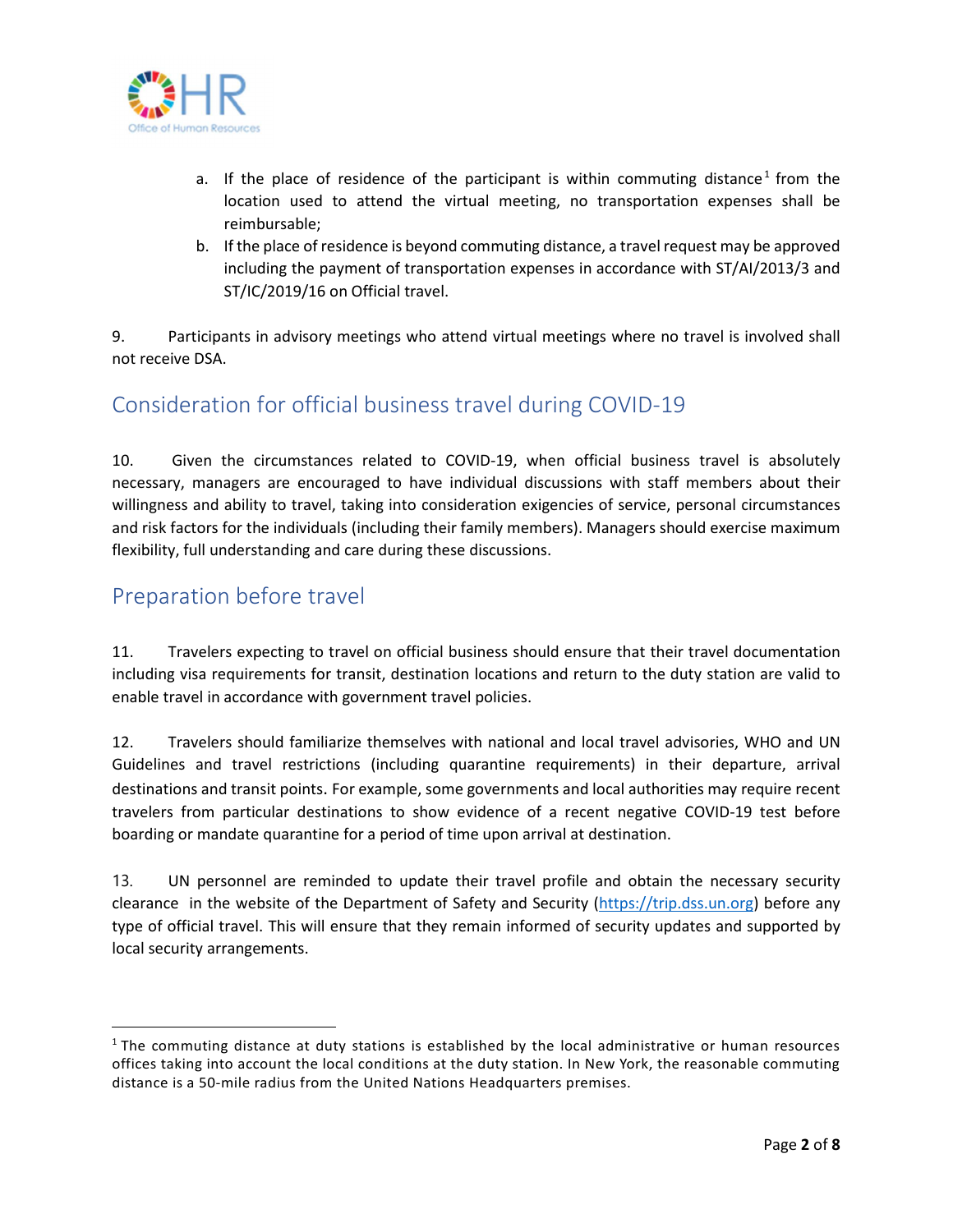

14. UN personnel are also reminded that medical clearance for travel may be required in accordance with the provisions of ST/AI/2018/4 on Medical clearances.

## Purchase of tickets

15. When travelers are authorized to purchase their own tickets through the lump-sum option, they are advised to purchase tickets that allow for changes if necessary (e.g. departure and returning dates), without incurring additional fees and/or to take out appropriate travel cancellation insurance.

### Safety measures during air travel

16. Safety measures implemented by airports and airlines are likely to vary considerably. General advice when traveling includes the following:

- Taking all regular travel precautions;
- Not traveling if symptomatic;
- Maintain physical distancing as much as possible, including avoiding queues where possible and following floor markings if provided;
- Observe hand hygiene, particularly before eating or drinking and after use of the toilet;
- Cleaning surfaces in your seat area (e.g. tray table, armrests, window shades) with disinfectant wipes;
- Limiting use of on-board services (meals, duty free, even bathrooms where possible)
- Use of face coverings/masks;
- Follow respiratory etiquette (i.e., covering of mouth and nose when coughing or sneezing; use tissues and throw them away);
- $\bullet$  Selecting a window seat if possible.

The Organization will not reimburse costs associated with taking the measures listed above.

### Standard of accommodation for air travel

17. The standard of accommodation for air travel (e.g. economy, business class) shall be established in accordance with administrative instruction ST/AI/2013/3 on Official travel. Exceptions to the standard of accommodation may be approved in accordance with the provisions of section 4.8 and 4.9 of ST/AI/2013/3, which requires the submission of the form TTS.3 to USG/DMSPC.

#### Quarantine expenses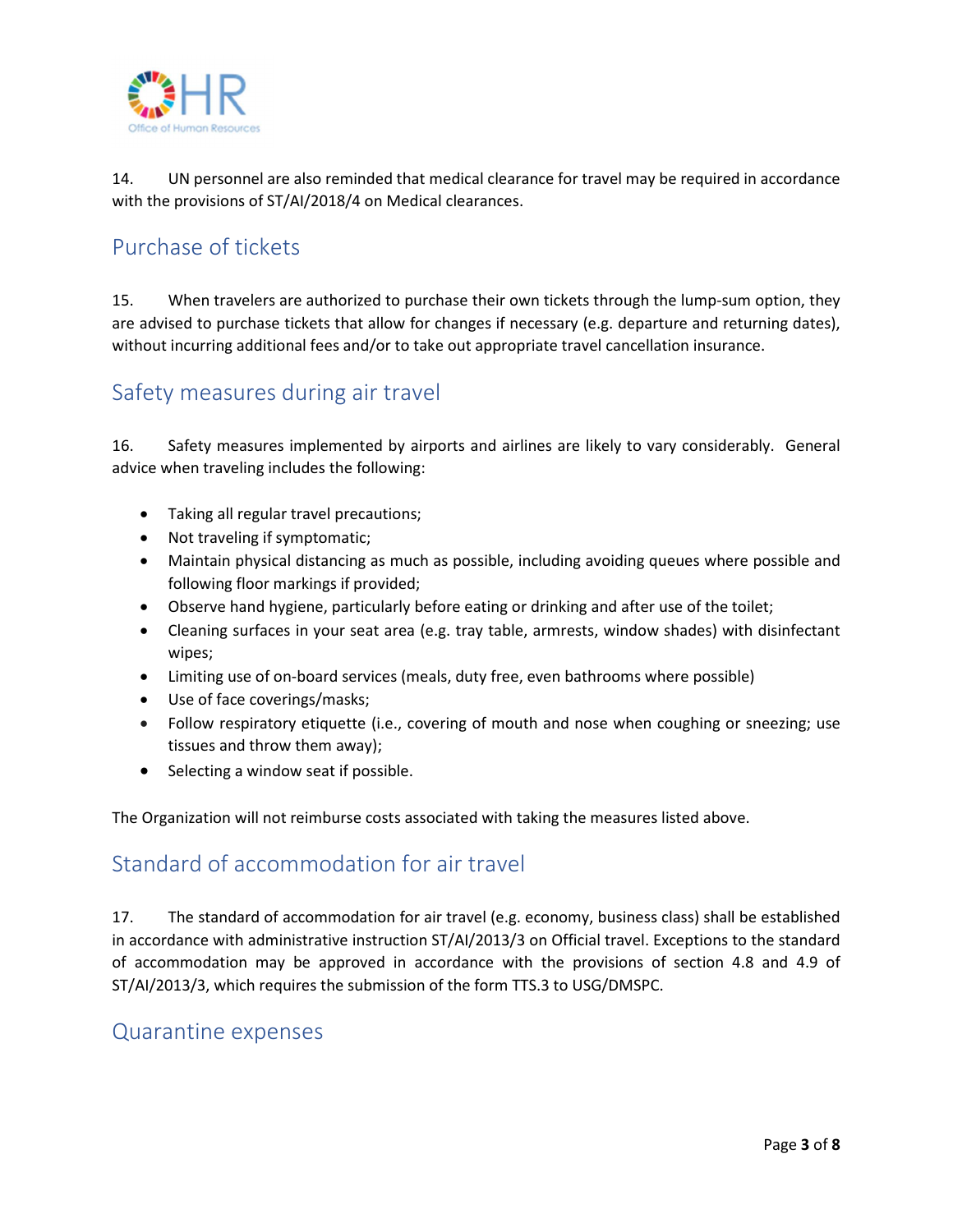

18. During mandatory quarantine imposed by Governments in a mandated hotel/government facility, the Organization may reimburse actual costs for accommodation and meals in certain circumstances and for certain types of travel as described in paragraph 19 below. The reimbursement shall not exceed the mandated period of quarantine and shall be contingent upon presentation of documentation reflecting the need for mandatory quarantine and actual expenditure receipts for accommodation and/or meals. The reimbursement shall not exceed the relevant portions of the applicable DSA rate for accommodation and/or meals. If accommodation and/or meals are provided by the Government, no reimbursement shall be made.

19. Subject to a review on a case-by-case basis, reimbursement of mandatory quarantine expenses may exceptionally be made as a miscellaneous travel expense under staff rule 7.11 in the following circumstances and types of authorized official travel:

- Return from official business travel (where DSA is no longer applicable);
- R and R travel to the designated R and R destination (including return travel)<sup>2</sup>;
- Upon return to the duty station, following R and R travel to a destination other than the designated R and R destination;
- Organization-paid travel to place of residence/home leave under scenario 1 (b) of the Human Resources Network's Standing Committee on Field Duty Stations (Field Group) Guidance Note for R and R duty stations with COVID-19 travel restrictions dated 1 June 2020 (including return travel);
- Upon return to the duty station, following Organization-paid travel to another authorized location (other than place of residence/home leave) under scenario 1 (b) of the Human Resources Network's Standing Committee on Field Duty Stations guidance note for R and R duty stations with COVID-19 travel restrictions dated 1 June 2020;
- Medical evacuation to the authorized destination under sections 5.1, 5.2 and 5.3 of ST/AI/2010/10 on Medical evacuation (if not hospitalized) and upon return to the duty station irrespective of where the travel took place;
- Travel on separation to the place of recruitment or place of home leave, as applicable.

20. Reimbursement of mandatory quarantine expenses under paragraph 19 above must be properly justified with the necessary details pertaining to each case, recorded with specific reasons related to COVID-19 and reported to the Business Transformation and Accountability Division (BTAD)/DMSPC in accordance with normal practice governing exceptions.

21. Additionally, in the following circumstances, quarantine expenses are not reimbursable because they are already covered by DSA or the DSA portion of settling-in-grant, as follows:

 $2$  The country team should take into account the suitability of locations including if they are subject to quarantine requirements and reasonable expectations that the staff members will be able to return to the duty station at the end of the R and R travel when they decide on the designation of R and R destinations.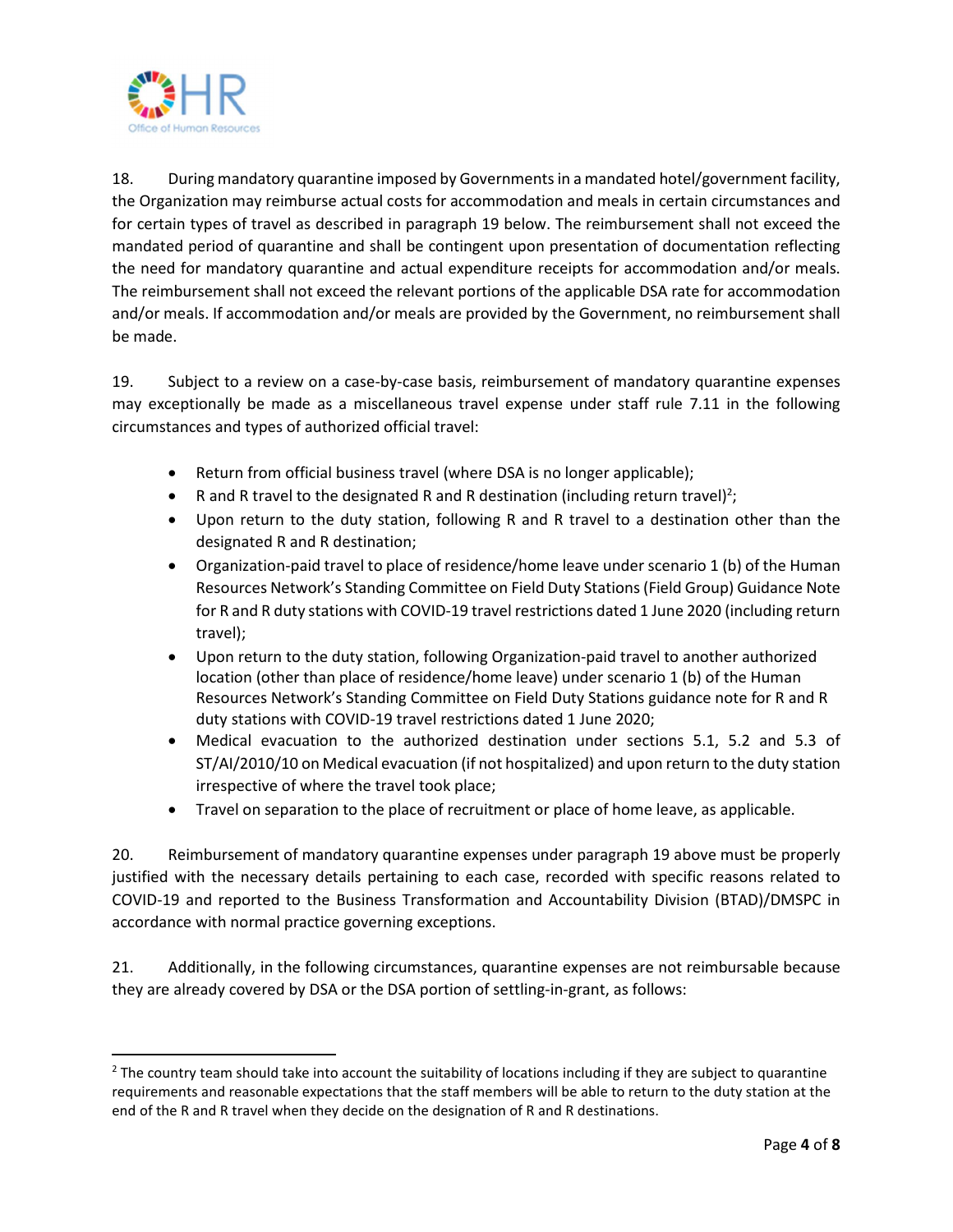

- During official business travel<sup>3</sup>;
- Travel on appointment, assignment or change of duty station.

22. Quarantine expenses shall not be reimbursable in the following cases, irrespective of whether the quarantine is in a mandated government facility:

- Home leave, family visit or education grant travel (in all cases i.e., when the ticket is purchased by the Organization or when the lump-sum option has been selected);
- R and R to a destination other than the designated R and R destination (except as provided in paragraph 19);
- Organization-paid travel to another authorized location (other than place of residence/home leave) under scenario 1 (b) of the guidance note for R and R duty stations with COVID-19 travel restrictions dated 1 June 2020 (except as provided in paragraph 19 upon return to the duty station);
- Medical evacuation to an alternative place of evacuation chosen by the staff member under section 5.5 of ST/AI/2000/10 on Medical evacuation (except as provided in paragraph 19 upon return to the duty station);
- Personal travel not at the expense of the Organization (e.g., staff members purchasing their own tickets to go on annual leave);
- Cases where travelers are required to quarantine at any place, including their homes, but they elect not to stay in their own home as a personal choice.

## COVID-19 testing/certificate expenses

23. When COVID-19 testing/certificate is mandatory for travel by a government, airline, airport or the United Nations (upon arrival at the destination or return), subject to a case-by-case review, and presentation of documentation reflecting the need for mandatory testing and receipts, the Organization may reimburse the actual expenses of the COVID-19 testing as long as they are not reimbursable by medical insurance schemes or other arrangements, for staff, their eligible family members and non-staff personnel, in the following cases of authorized official travel:

- Official business travel (including return from official business travel);
- Travel on appointment, assignment, change of duty station or separation;
- Home leave, family visit or education grant travel for staff members and eligible family members (when the ticket is purchased by the Organization);
- R and R travel to the designated R and R destination (including return travel);

<sup>&</sup>lt;sup>3</sup> When making decisions on official business travel, the Heads of Entities should take into account the suitability of the travel destination including if they are subject to quarantine requirements and reasonable expectations that the staff members will be able to effectively perform their duties upon arrival at the destination as well as to return to their official duty station.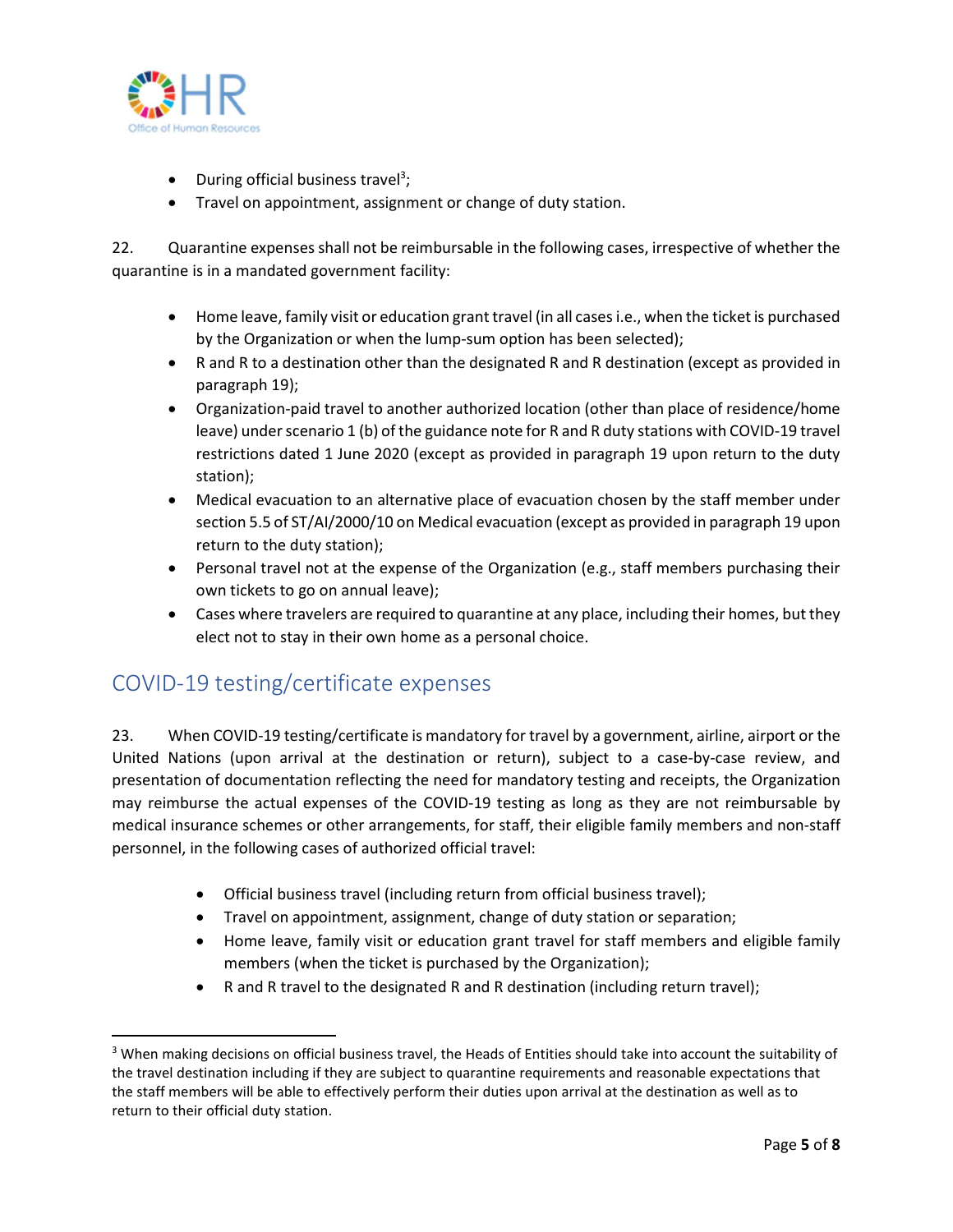

- Organization-paid travel to place of residence/home leave under scenario 1 (b) of the Human Resources Network's Standing Committee on Field Duty Stations guidance note for R and R duty stations with COVID-19 travel restrictions dated 1 June 2020 (including return travel);
- Upon return to the duty station, organization-paid travel to another authorized location (other than place of residence/home leave) under scenario 1 (b) of the Human Resources Network's Standing Committee on Field Duty Stations guidance note for R and R duty stations with COVID-19 travel restrictions dated 1 June 2020;
- Medical evacuation to the authorized destination under sections 5.1, 5.2 and 5.3 of ST/AI/2010/10 on Medical evacuation and upon return to the duty station irrespective of where the travel took place.

24. Reimbursement of COVID-19 testing/certificate expenses under paragraph 23 above must be properly justified with the necessary details pertaining to each case, recorded with specific reasons related to COVID-19 and reported to the Business Transformation and Accountability Division (BTAD)/DMSPC in accordance with normal practice governing exceptions.

25. COVID-19 testing is not reimbursable when the testing is voluntary. It is also not reimbursable for personal travel not at the expense of the Organization.

## Travelling by private motor vehicle

26. Staff members and UN personnel may prefer and request to travel by private motor vehicle instead of by air. In instances where the Organization provides authorization for travel by a private motor vehicle, the total reimbursable amount that may be claimed in respect of a particular journey shall be limited to the maximum travel expenses to which the traveler would have been entitled under the approved route, mode of transportation and standard of accommodation. The maximum travel expenses for this purpose shall be calculated in accordance with section 8.3 of ST/AI/2013/3 on Official travel.

### Terminal expenses

27. Terminal expenses shall be calculated and paid in accordance with ST/AI/2013/3 and ST/IC/2019/6 on Official travel. No adjustments to terminal expenses shall be made.

## Hotels/accommodation

28. In accordance with criteria established by the International Civil Service Commission (ICSC), the calculation of standard DSA rates takes into consideration the cost of a room at good commercial hotels frequently used by the United Nations. These good commercial hotels normally maintain a fairly high standard of cleanliness and sanitary conditions. UN personnel are encouraged to stay in these hotels.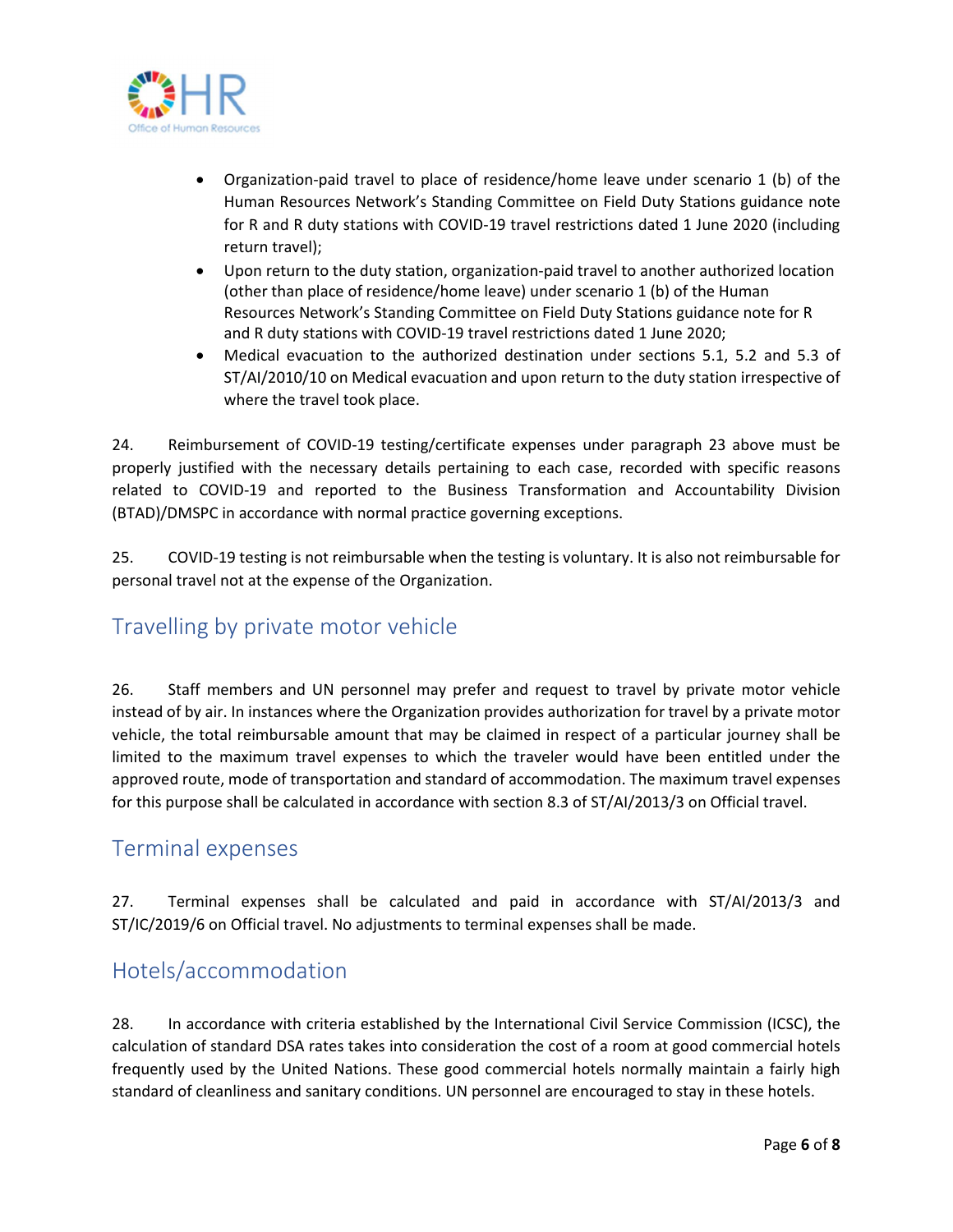

# Home leave, family visit and education grant travel

29. The Organization acknowledges the importance of taking leave and visiting family during these times. Staff members may take advantage of home leave, family visit or education grant travel if eligible, taking into consideration travel advisories at departure, arrival and transit points.

30. Staff members may telecommute or work remotely when travelling on home leave, family visit or education grant travel. However, they will be required to take at least five (5) days of annual leave during the period of travel. Telecommuting or remote work may be particularly appropriate and encouraged when staff members are required to quarantine.

31. Considering possible travel restrictions to the country of home leave, staff members may request and be authorized to travel to a country other than the country of home leave in accordance with section 8.1 of ST/AI/2015/2/Rev.1 on Home leave. The amount of travel and transportation expenses borne by the Organization shall not exceed the cost of travel to the place of home leave.

32. The expected service requirements to exercise home leave or family visit travel as per staff rule 5.2 (b) (ii) and (l) (i) and section 3.1 of ST/AI/2015/2/Rev.1 and section 2.3 of ST/AI/2000/15 on Family visit travel shall continue to apply. The minimum intervals between home leave, family visit and education grant travel as per staff rule 5.2 (b) (iii), (f) and (l) (ii) shall also continue to apply.

## Return travel to duty station

33. Staff members who travel out of the duty station (on home leave, family visit, education grant travel or at their own expense) shall return to the duty station using the same type of travel. The Organization shall not bear the cost for return ticket costs of staff members who departed the duty station at their own expense.